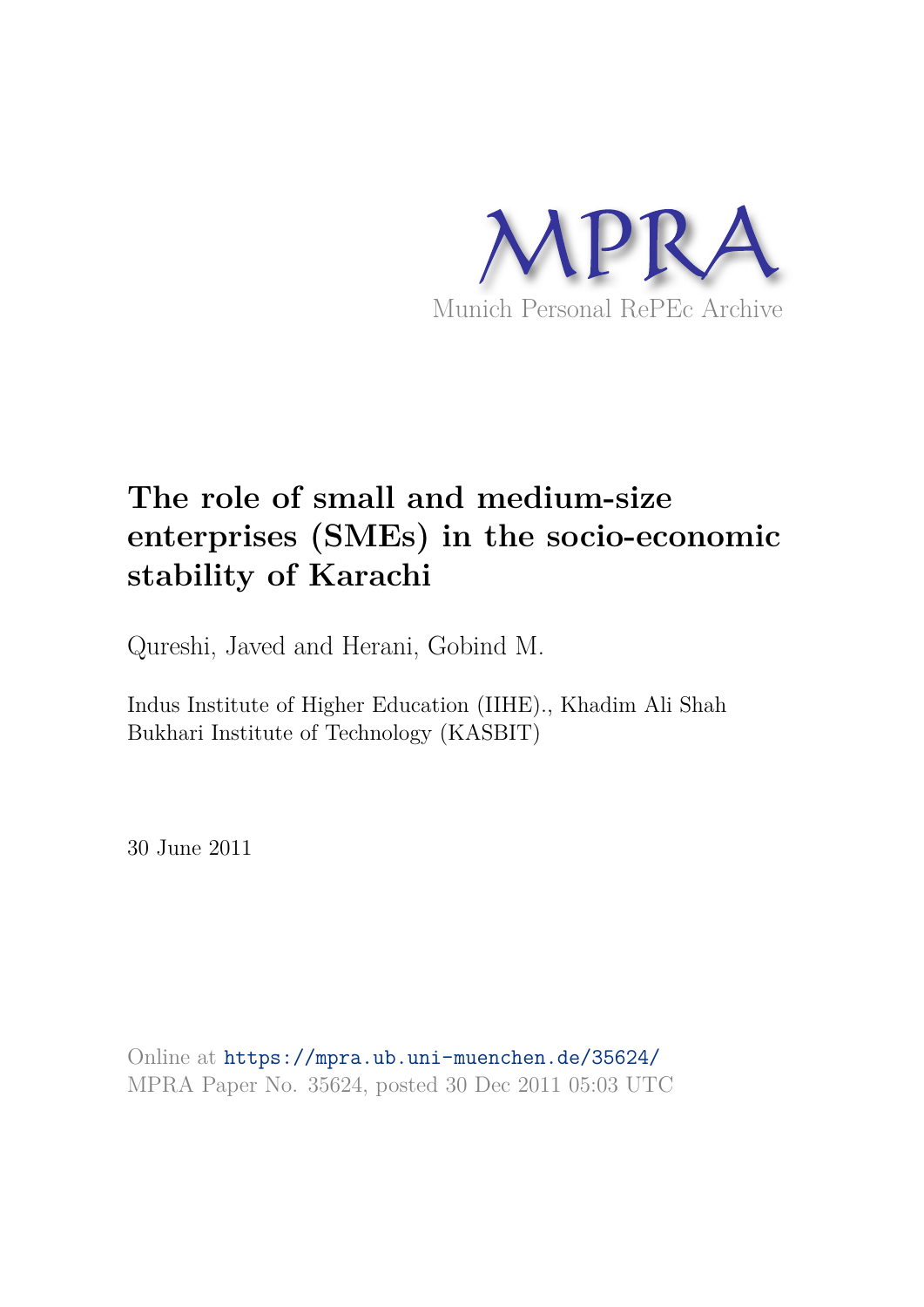The Role of Small and Medium-size Enterprises (SMEs) in the Socio-economic Stability of Karachi

#### Javed Qureshi and Gobind M. Herani

#### ABSTRACT

Purpose: The purpose of this study is to identify the core constraints in financing of SMEs in Karachi that impede their growth and even undermine their liquidity and financial position. Literature review: The problems and constraints are faced by small and medium-size enterprises (SMEs) in Karachi with regard to access to financing. Along with Karachi, the other cities and areas in Pakistan are facing alike problems. Methods: This study is exploratory in nature and includes quantitative and qualitative data. Data was collected through well designed questionnaire from a sample group of 500 respondents of SMEs in Karachi. In addition, one-on-one formal and informal interviews were also taken from various businessmen and bankers. Conceptual Model: A conceptual model/ framework were devised to test and ascertain the statistical validity of the study. It includes dependent variable SME financing, and independent variables, financing constraints, functional/ internal barriers, government support and incentives, and SMEs growth and development. Findings: The findings revealed that most people/ SMEs feel reluctant to borrow from banks and financial institutes because of stringent collateral requirements, high mark up, lengthy and convoluted documentary process, and to some extent malpractices at banks and financial institutions. The preference of the lending institutions is to finance the large-scale corporate sector. The results of the data analysis confirmed profound relation of dependent and independent variables and accepted the hypotheses. Conclusion: A substantial portion of SMEs possesses great potential of growth. There exists unending opportunities to tap, while banking and financial system in Karachi and Pakistan enjoys enough liquidity but SMEs are unable to enjoy financial leverage because of various financial constraints, lack of support by government institutions and policy makers, and internal weaknesses and flaws of SMEs in managing their businesses. Finally recommendations were lodged.

JEL. Classification: D83; E44; G21

Keywords: Small and Medium enterprise; constraints in financing; Socio-economic Sustainability

### **1. INTRODUCTION**

The development of small and medium-size enterprises plays a pivotal role in the growth and prosperity of nation. Although large-scale corporations, particularly industrial concerns contribute sizably/ largely in gross domestic products (GDP) and other economic variables of prosperity but the significance of SMEs is widely recognized around the globe. SMEs make a substantial contribution towards GDP, revenue collection in the form of taxes, fostering entrepreneurship culture, employment opportunities, income generation, skills development of human resources, poverty alleviation, and improving the standard of living and quality of life. Above all the prime economic benefits of SMEs development include encouraging perfect competition and fair distribution of wealth. If there are only large-scale corporations either, then there will be a monopoly in an industry, with a single suppliers, or oligopoly with only few suppliers, or monopolistic competition with only some suppliers, then the major portion of national income and wealth will move within the hands of big capitalists. SME sector, however, begets fair competition and equitable distribution of wealth.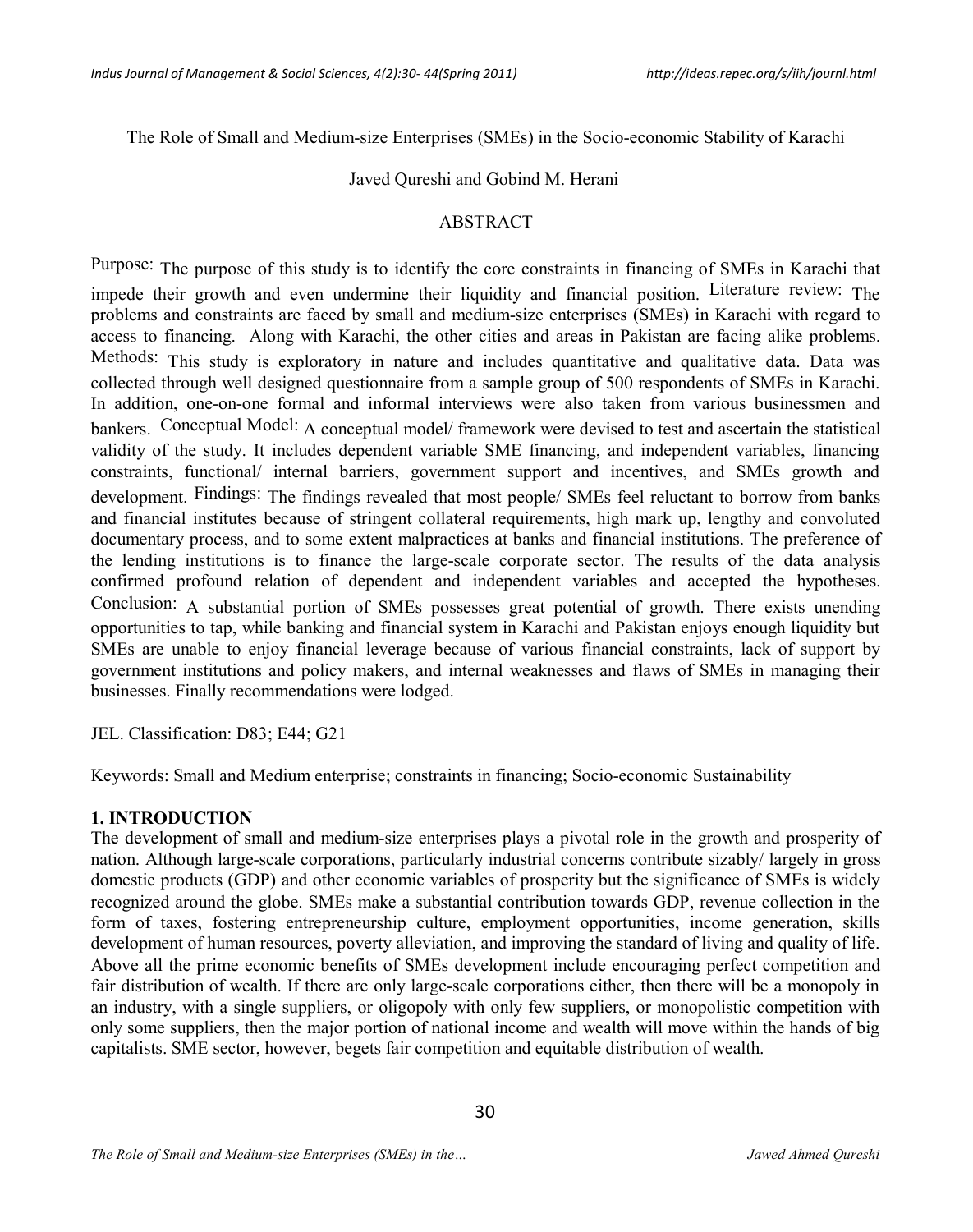SMEs assist in regional and local development as they accelerate industrialization in rural areas by linking them with the more organized urban sector and help achieve fair and equitable distribution of wealth by regional dispersion of economic activities (SME Bank 2009). According to a report by State Bank of Pakistan the small and medium enterprises have played key role in development of economies like Japan. It has also been playing key role in providing impetus to the development of some of the world's best economies like Taiwan, Korea, Hong Kong and China. Countries in South America and India have also been focusing their efforts in developing the SME sector. Pakistan is not an exception to this as both the Government of Pakistan and the SBP has been trying to give impetus to their efforts aiming to develop SME sector in Pakistan. In this regard government has restructured the key support institutions such as SMEDA and SME Bank. However, the problems of small businesses differ than that of medium size businesses. As stated by West (2010) by quoting in the Economist newspaper, 'small business has a big problem that is access to finance.' Access to finance usually means access to bank finance, because small and medium size enterprises (SMEs) are usually too small to access bond and equity markets. Access to finance is one of the most significant challenges for the creation, survival, and growth of SMEs.

There appears a mushroom growth of SMEs through out Karachi including the SMEs in leading industrial estates, cottage industrial areas, industrial parks, Export Process Zones (EPZs), trade plazas, malls, and small business units scattered in the city and its surrounding villages. Historically, many SMEs thrived in Karachi and in the country because of appropriate entrepreneurial spirit and skills, managerial and labor skills, access to finance (as one of the foremost salient success factor), access to technology, marketing skills, innovative production, dedicated customer services, and the drive and capability to meet the customer expectations and opportunities better than the competitors. But unfortunately, all the SMEs and micro enterprises in Karachi and Pakistan as a whole are unable to enjoy access to finance and particularly the expected level of finance and not all of them possess appropriate level of managerial and technical skills to thrive and excel in the market place. Since the independence of Pakistan in 1947, the nation has witnessed the tremendous growth of thousands of micro, small, and medium enterprises in Karachi and all across the country.

### **1.2 SME Defined**

Generally, SME means small and medium size enterprises but one definition lodged by State Bank of Pakistan (SBP) refers SME sector as the SME sector can itself be classified into micro, small, and medium enterprises (SBP 2010). As defined by SBP- **SME** means an entity, ideally not a public limited company, which does not employ more than 250 persons (if it is manufacturing concern) and 50 persons (if it is trading/ service concern) and also fulfills the following criteria of either 'a' and 'c' or 'b' and 'c' as relevant: (a) A trading/ service concern with total assets at cost, excluding land and buildings, up to Rs50 million. (b) A manufacturing concern with total assets at cost, excluding land and building, up to Rs100 million. (c) Any concern (enterprise) with net sales not exceeding Rs300 million as per latest financial statements.

### **1.3 Salience of SMEs**

SMEs are considered the engine of economic growth in both developed and developing countries, as they generate more employment opportunities with relatively small investment than large-scale firms do. SME provide low cost/ investment employment because the unit cost of persons employed is lower for SMEs than for large-size units; and they are more labor intensive than large-scale enterprises, since labor uses either manual, or semi automatic, and seldom uses automatic processes of production.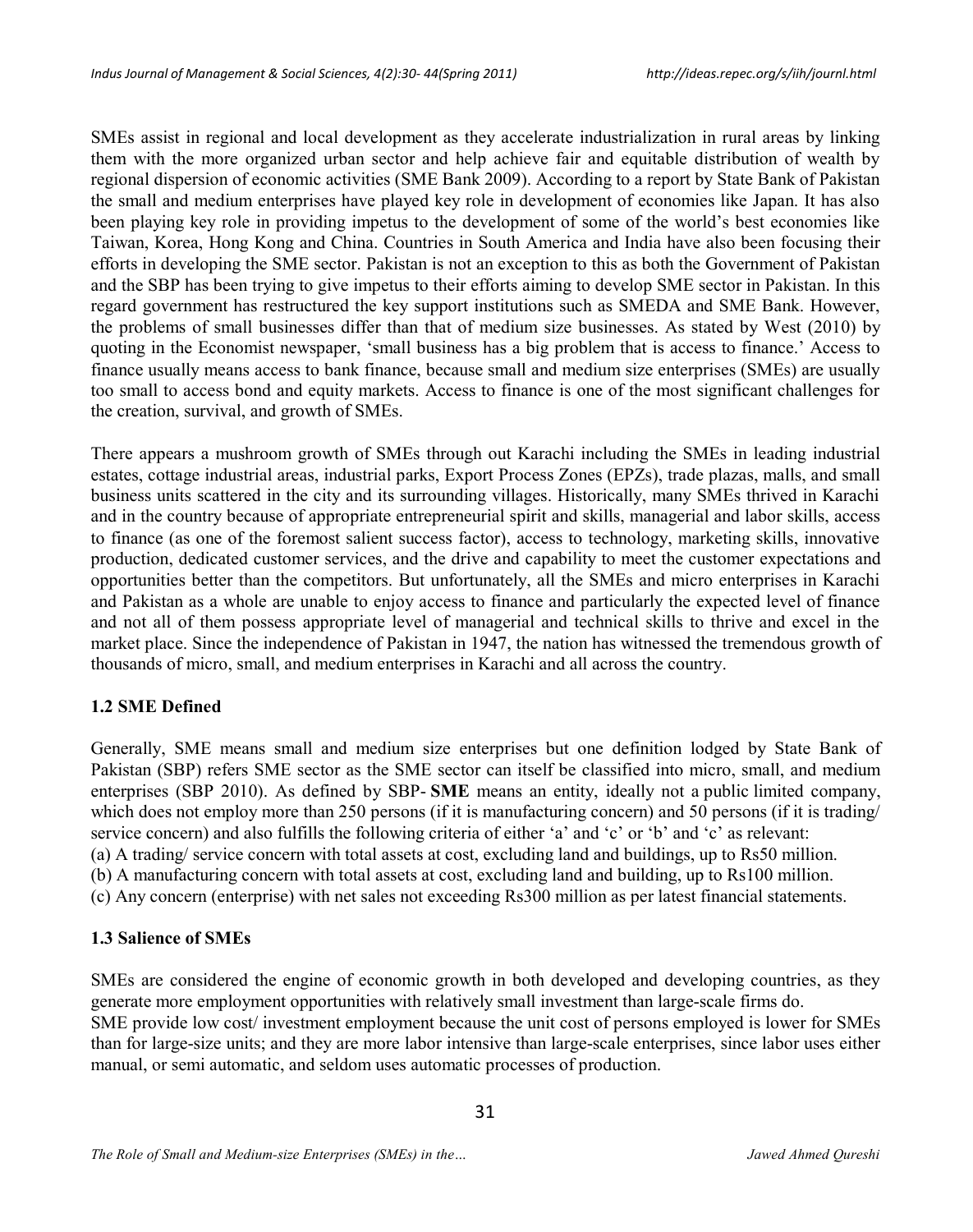SMEs assist in regional and local development because SMEs accelerate rural industrialization by linking them with the more organized urban sector. SMEs help to achieve fair and equitable distribution of wealth by regional dispersion of economic activities and contribute significantly to export revenues because of the low-cost, labor intensive nature of its products; have a positive effect on the trade balance since SMEs generally use indigenous raw materials; assist in fostering a self-help and entrepreneurial culture by bringing together skills and capital by linking various lending and skill enhancement schemes; impart the resilience to withstand economic upheavals and maintain a reasonable growth rate since being indigenous is the key to sustainability and self-sufficiency (SME Bank 2009).

The economic and social importance of the Small and Medium Enterprise (SME) sector is well recognized in academic and policy literature (UNECE 2007). It is also recognized that these actors in the economy may be underserved, especially in terms of finance (OECD-APEC 2006). There have been numerous schemes and programs in different economies to build the SME sector. However, there are a number of distinctive recurring approaches to SME finance (Berger and Udell 2005).

· Collateral based lending offered by traditional banks and finance companies is usually made up of a combination of asset-based finance, contribution based finance, and factoring based finance, using reliable debtors or contracts.

Information based lending usually incorporates financial statement lending credit scoring, and relationship lending.

Viability based financing is especially associated with venture capital.

# **1.4 Problem Statement**

As per the report of SBP (2009), the total financing to SMEs in Pakistan has been substantially declined by 20% from Rs. 437 billion to Rs. 348 billion from 2007 to 2009, due to slowing economy and loan defaults. That is why the problem has been selected for a detailed study as: *"the role of Small and Medium-size Enterprise (SME) Financing in the Socio-economic stability in Karachi. "*With statement: *Small and Medium-size Enterprise (SME) has not proper access of Finance in the Socio-economic stability in Karachi" With statement:*

# **1.5 Research Objectives**

The research objectives are delineated below:

· To identify core constraints in access to finance by SMEs in Karachi and other pertinent obstacles in the growth and development of SMEs.

· To identify the role of government incentives and support for the growth and development of SMEs and understand their significance.

# **1.6 The Benefit/ Rationale of the Study**

*The benefit/rationale* to conduct this study is to ascertain the wide gap in demand and supply of finance to SMEs in Karachi, in a bid to offer proposals to overcome their growing needs for finance.

# **1.7 Scope of the Study**

*The scope* of the analytical research work of this Thesis is to explore the following key points: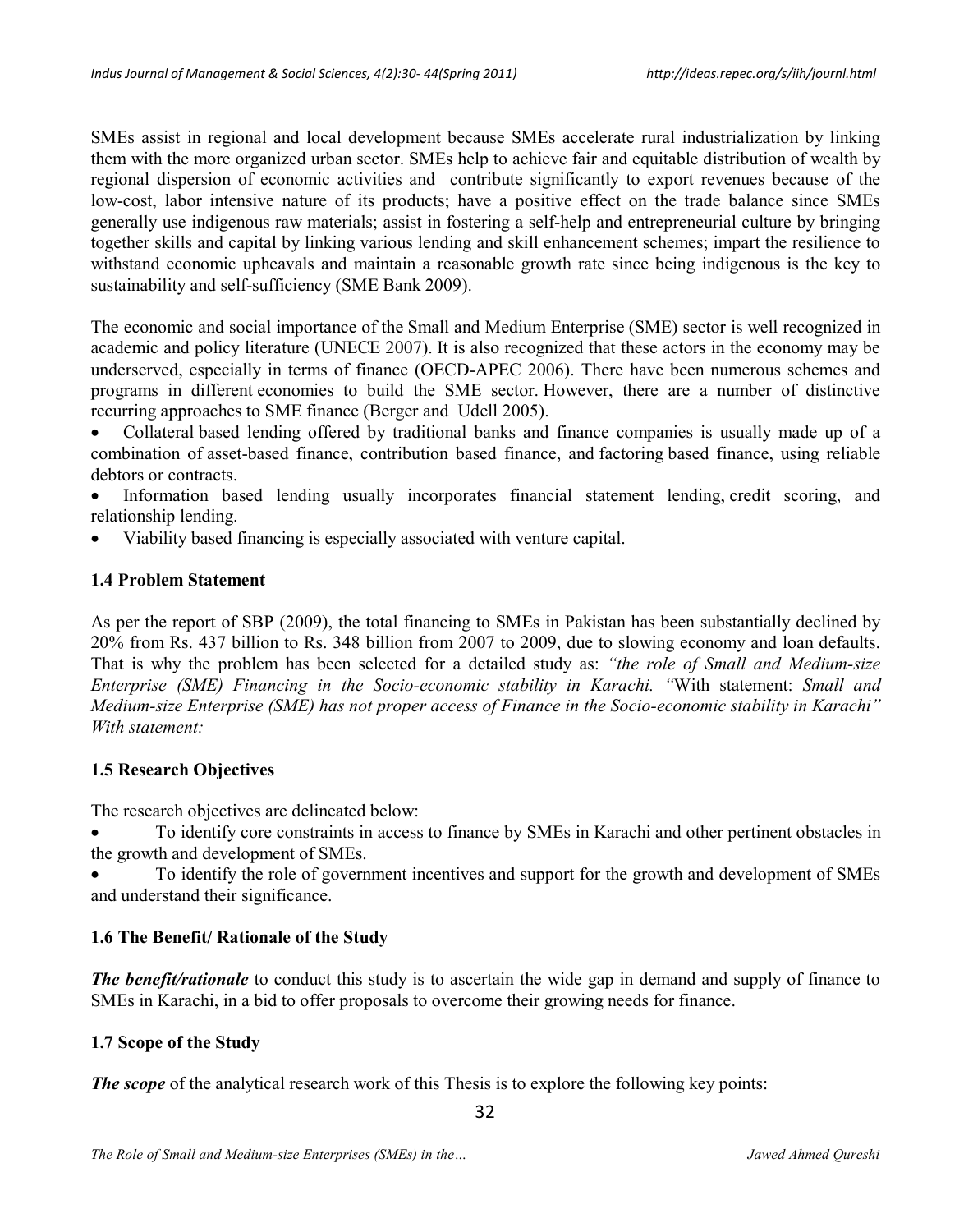- · The study will be helpful in pointing out the gaps in SME financing in Karachi.
- · The actions required to tackle SME financing constraints.
- · The factors which create functional/ internal barriers to SME financing need to be addressed.

The solutions to develop SME-friendly policies of the government for the growth and development of the SMEs.

## **1.8 Research Limitations**

The key limitations of the research are portrayed hereunder:

· The time frame and financial resources to undertake exploratory activities were limited.

In conducting interviews, many bankers, the officials of lending institutions, the senior SME leaders, and other stakeholders showed reluctance to express their opinions and considered it as leakage of secrecy.

Due to lack of higher educational background by many of the owners and top managers of various SMEs, it took a lot of difficulties and time to get them comprehend the questionnaire and get the answers during survey.

## **1.9 Research Methodology**

The qualitative cum quantitative research techniques were utilized to discover innovated solutions for SME financing in Karachi. The data collection methods used in this study included primary data collection techniques i.e. collecting data from unpublished and original sources including surveys. A survey was conducted and a questionnaire was framed, pretested, and filled by a sample of 500 respondents of SMEs in Karachi (males and females of varying ages and social classes, selected on the basis of convenience method) belonging to manufacturers, traders, importers, exporters, and service businesses. The measurement scale selected was Likert scale to know the amount of agreement or disagreement of respondents on a scale of five. Interviews from renowned high profile bankers were taken. One-on-one interviews from officials of SBP, SMEDA, National Bank of Pakistan (NBP), MCB, Habib Bank Limited (HBL), United Bank Limited (UBL), Allied Bank Limited (ABL), Standard Chartered Bank, Albarka Islamic Bank, micro credit banks, ORIX Leasing Pakistan Limited, and high ups of Federation of Pakistan Chambers of Commerce Industry (FPCI, the apex body of trade and industry in Pakistan) were recorded to get acquainted with the latest developments and updates on SMEs. As a businessman, the personal observations and relevant experiences of the researcher also helped in compiling data.

In the secondary data collection method, data was traced from books, magazines, journals, news papers, diaries, internet/ online sources, etc. In particular, data was extracted from the publications of SBP, SMEDA, International Monetary Fund (IMF), World Bank (WB), Asian Development Bank (ADB), United Nations (UN agencies), World Trade Organization (WTO), European Union (EU), research papers, government websites, and other various authentic data sources. The data analysis was carried separately for a quantitative and qualitative assessment to know the relationships among variables and to test the hypotheses.

# **1.10 Research Hypothesis**

Following hypotheses are developed to conduct a thorough study:

H1<sup>1</sup>. High cost of financing proves detrimental for SMEs and overall socio-economic development.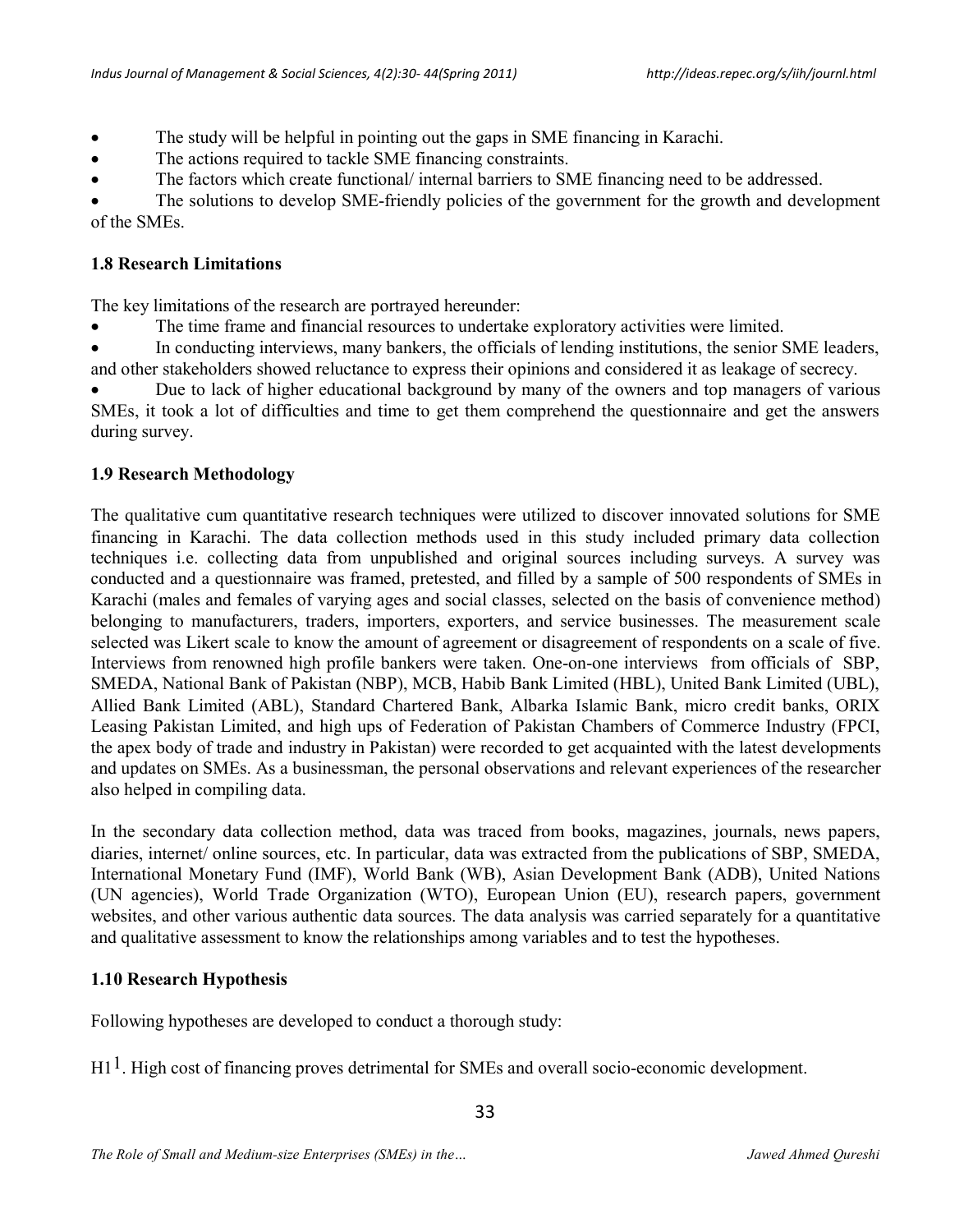$H_0^1$ . High cost of financing does not prove detrimental for SMEs and overall socio-economic development.

H12. Low cost financing increases the demand for borrowing for SMEs and profitability of banks and creditors.

H02. Low cost financing does not increase the demand for borrowing for SMEs and profitability of banks and creditors.

H1<sup>3</sup>. SME financing heavily depends on removal of financing constraints, functional/internal barriers (of SMEs themselves), and government incentives and support.

H03. SME financing does not heavily depend on removal of financing constraints, functional/internal barriers (of SMEs themselves), and government incentives and support.

H14. The growth and development of SMEs is directly linked up with capacity building of SMEs and government incentives and support.

H0<sup>4</sup>. The growth and development of SMEs is not directly linked up with capacity building of SMEs and government incentives and support.

#### **1.11 Research Model**

The model shows the relationship between various independent variables with dependant variables. The model will be elucidated in chapter 4.

#### **1.11.1 Model/Conceptual Framework on SME Financing**

Independent Variables: Dependent Variable

**Financing Constraints**

 **Internal Barriers Functional**

**Government Incentives &**   $\qquad$  **SME Financing Support**

**SMEs Growth & Development**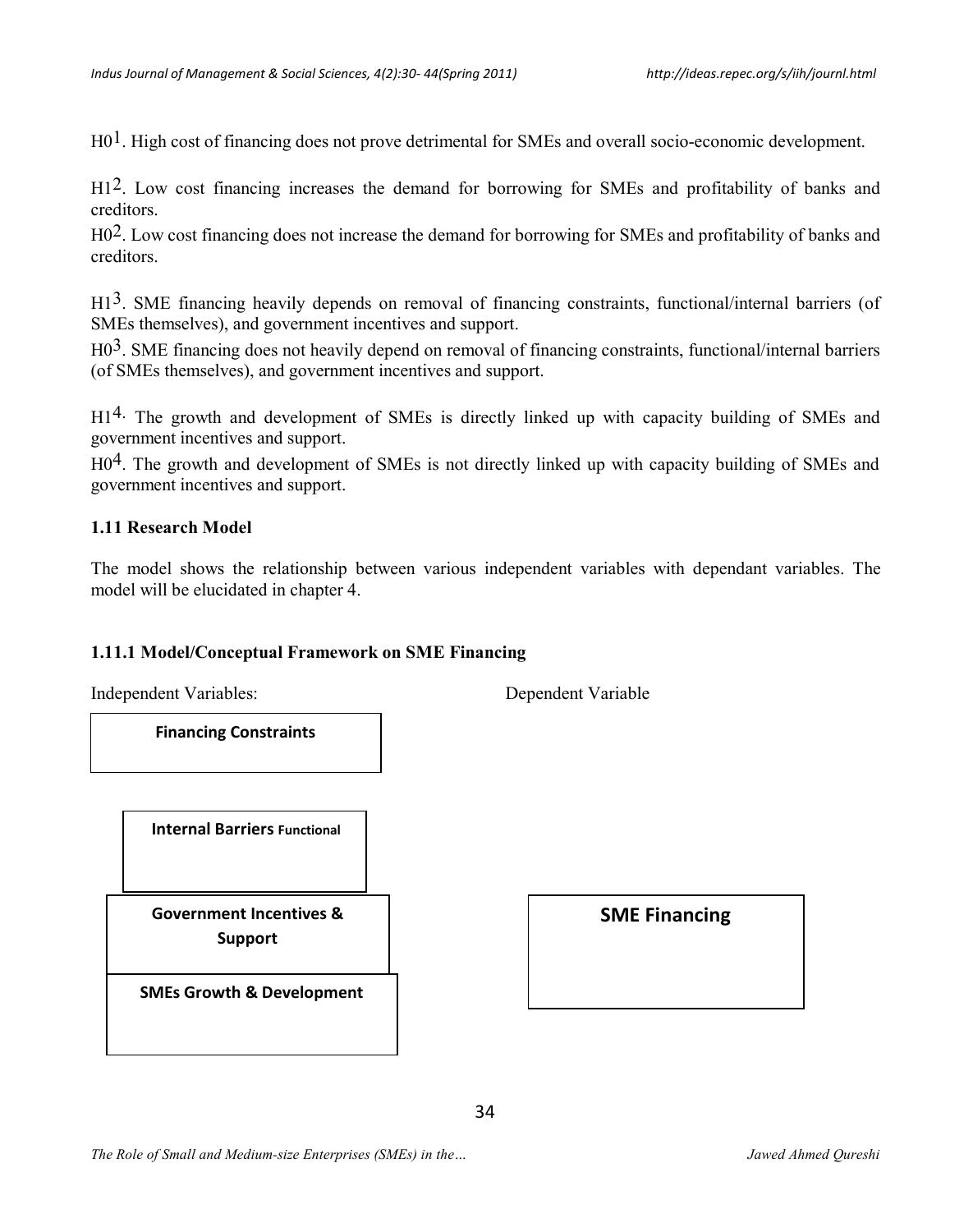**Source:** The Author of this Research

### **1.11.2 Elaboration of the Model/ Conceptual Framework on SME Financing**

There appear various kinds of constraints or issues that hamper the growth and development of SMEs in the country. The model exhibits SME financing as a dependant variable, while the independent variables include financing constraints, functional/ internal barriers i.e. internal weaknesses, government incentives and support, and SMEs growth and development. The independent variables serve as obstructions to the growth and development of SME sector and eventually, if these constraints are removed, they will lead to the superb growth and development of the SMEs. The list of such constraints is portrayed below:

### **Financing Constraints**

- Collateral based lending
- Cumbersome and lengthy process of lending
- Preference to large-scale enterprises
- Venture capital financing
- Lack of true Islamic financing

### **Functional/ Internal Barriers**

- · Dearth of skilled labor and human resources
- Lack of management skills, marketing, accounting and finance, risk management technology and information technology, and poor work ethics
- · Lack of financial information
- Lack of focus on innovation and value addition

### **Government Incentives & Support**

- · High cost of borrowing
- Ever-escalating cost of business
- High rate of taxation
- Poor infrastructure
- Lack of good governance and transparency
- Delayed judicial process (of commercial nature)
- Undermined law and order situation

### **SMEs Growth and Development**

- Enhanced productivity
- Increased employment
- Improved income, prosperity, and quality of life
- Reduced poverty
- Investment in family health and education

### **2. LITERATURE REVIEW**

# **2.1 Emergence of SMEs in Pakistan**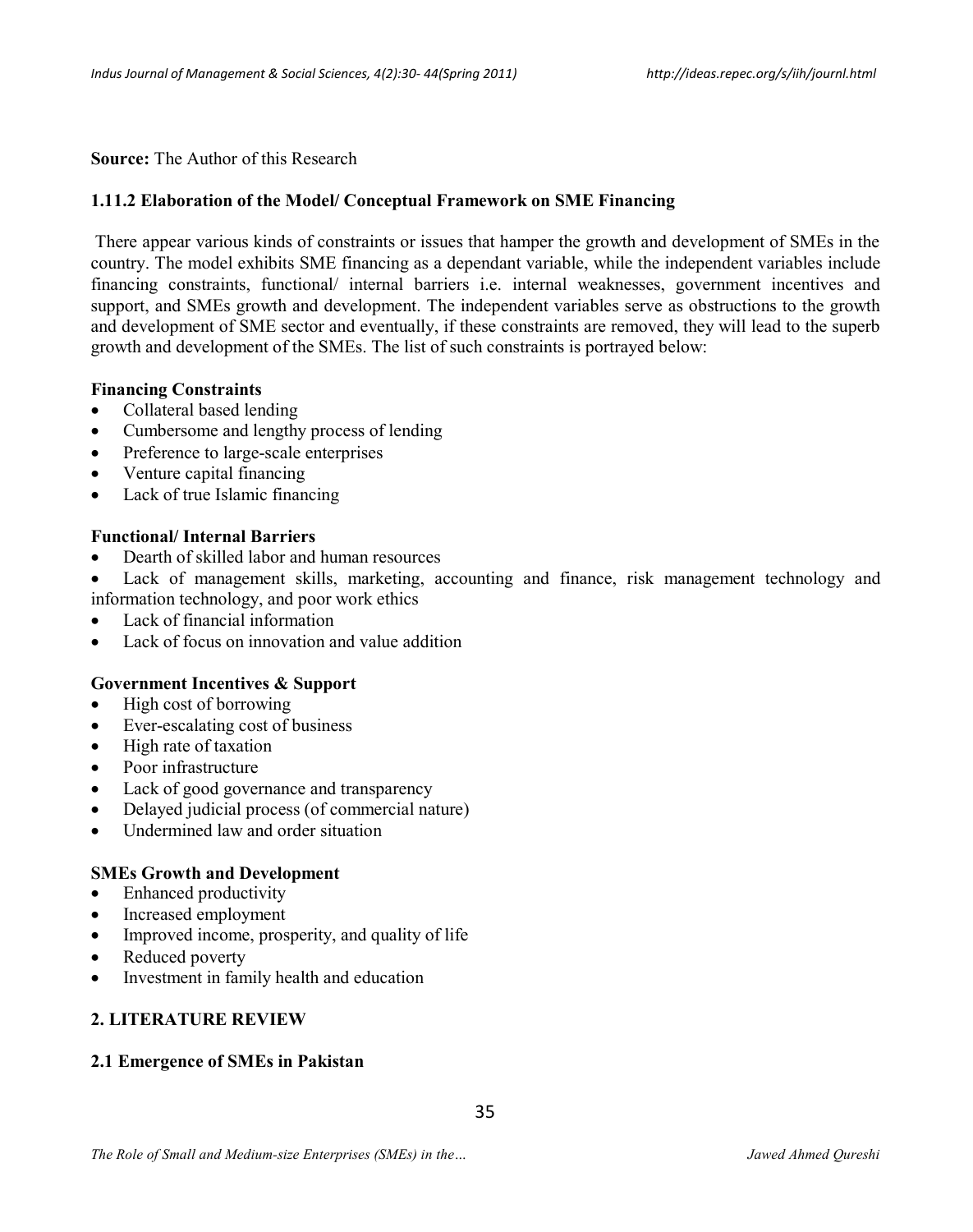Since inception, Pakistan's market evidence mushroom growth of small and medium enterprises. Banks and other financial institutions played pivotal role in financing those entities. The concept of SMEs emerged in Pakistan since 1972 (in the regime of former premier, Mr *Zulifquar Ali Bhutto*). *Small Business Finance Corporation (SBFC)* was established by the Government of Pakistan through an Act of Parliament in 1972 with the broad objective to assist small entrepreneurs for self-employment and for setting up cottage industry. SBFC facilitated the masses of small entrepreneurs with disbursing funds on easy terms with reasonable mark up/ interest charges and without collateral. The pith of the financing schemes was focus on the self-employment schemes to generate maximum employment. The loan portfolio mostly comprised unsecured loans or with inadequate collateral (Tanveer 2001).

Unfortunately, SBFC could not accomplish its milestones because of lack of transparency, corruption, and malpractices by both SBFC employees and borrowers. Most of the borrowers obtained funds on the basis of political sources. Due to failures of SBFC, eventually, it was amalgamated into SME Bank Limited effective January 1, 2002 (SME Bank 2009).

In 1998, the government of Pakistan established *Small and Medium Enterprises Development Authority (SMEDA)* to support and promote small and medium scale companies. A snapshot of SMEDA's business development services offered to SMEs through a nation-wide network of help desks include (SMEDA 2009):

- Project Identification and Business Plan Development
- · Business Information (Library, Databases, Project Briefs, Pre-feasibility Studies)
- Sector Studies
- **Assistance in Raising Finance**
- Taxation Sales Tax, Custom Duty, Excise Duty, etc.

· Capacity Building (company incorporation, legal, technical, financial, accounting, marketing, export, etc) (www.iin.com.pk).

In last two decades, both government and private sector have done appreciable work in the SME sector. *SME* **bank** was launched in Pakistan in the year 2001, as part of financial sector restructuring program of Government of Pakistan, Regional Development Finance Corporation (RDFC) and Small Business Finance Corporation (SBFC) were amalgamated into SME Bank Limited effective from January 1, 2002. SME Bank Limited was established to exclusively cater to the needs of the SME sector and to address the needs of this niche markets with tailor-made specialized financial products and services that will help stimulate SME development and pro poor growth in the country. In accordance with the report published by Economic Survey of Pakistan 2008-09 (ESP 09), up to 28<sup>th</sup> February 2009, SME Bank has financed 7,814 SMEs, disbursed loans amounting to Rs7, 936 million to 54,698 beneficiaries in the country.

Recently, commercial banks have opened SME departments in their branches to support and promote SMEs. Similarly, micro finance banks have extended their facilities to enhance financial leverage of micro enterprises. Leasing companies and other financial institutes have also launched products to strengthen the SME sector. Islamic banking also contributes in hand-holding and support to SME sector by providing financial instruments like Mudarabah, Murabaha, Ijarah, etc.

### **2.2 Contribution of Pakistani SMEs in the Economic Development**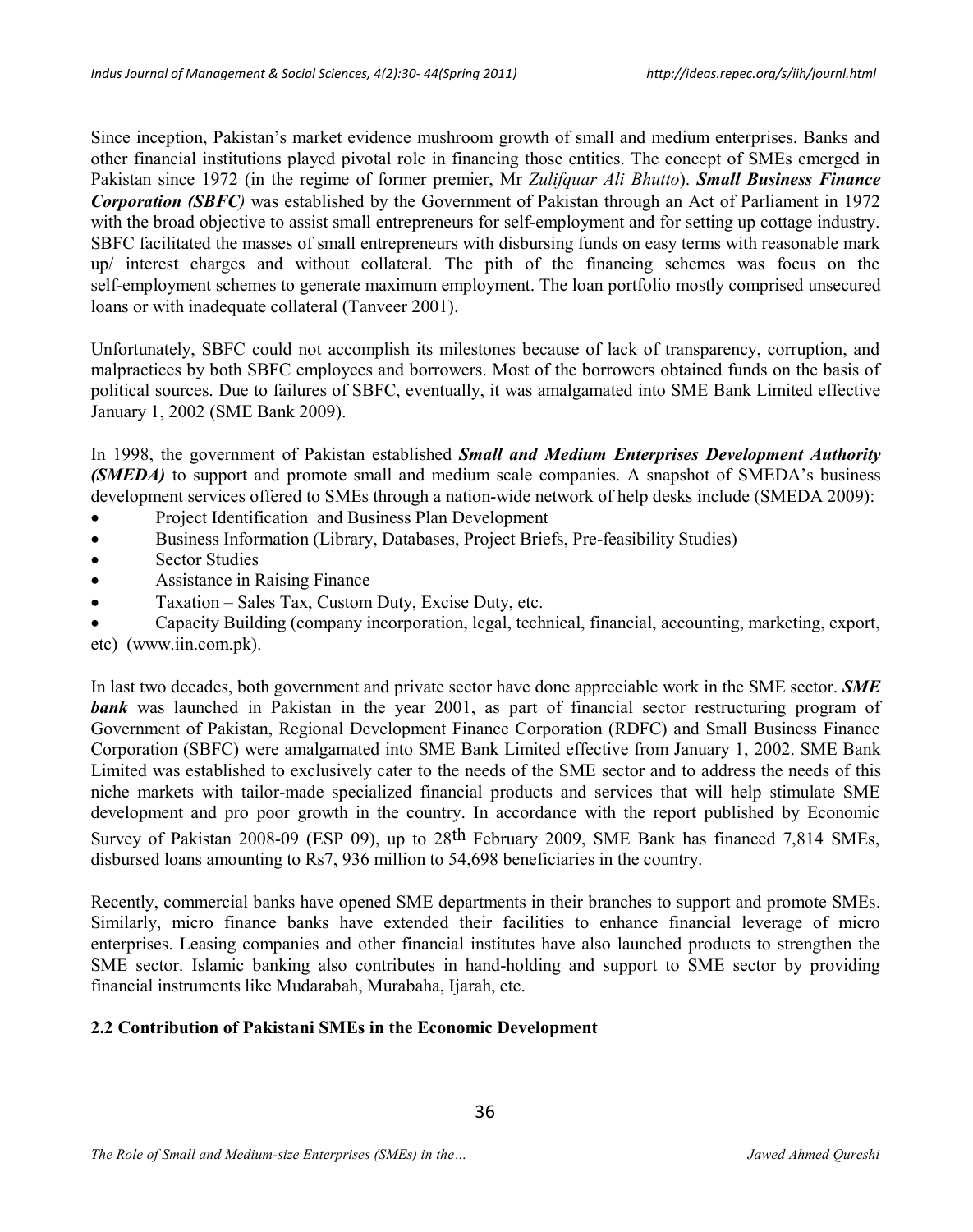It has been estimated that the SME sector in Pakistan contributes 30% in the GDP, along with agriculture sector provides 90% jobs, accounts for 35% value addition in the manufacturing industry and generates 25% exports earnings [up to US\$ 2.5 billion], (SBP 2009). A survey conducted by SMEDA (2008) revealed that 72% of all the SME enterprises were sole proprietors, 12% Partnership (registered), 9% Partnership (unregistered), 6% Private companies and 1% (others). According to the ESP (2009), the SME sector has emerged as a lifeline of Pakistan's economy constituting nearly 99.06 percent of all economic establishments, out of which 53 percent of the establishments belong to Wholesale and Retail Trade, and Restaurant and Hotel sectors, 20 percent are part of manufacturing sector and 22 percent fall in the Community, Social, and Personnel Services sector.

According to very latest statistics provided y SBP (2010a), 90% of the total SME loan portfolio is concentrated in Punjab and Sindh, 64.22% in Punjab and 25.93% in Sindh, while only 10% share is taken by Khyber Pakhtunkhwa, Balochistan, Gligit Baltistan, and Azad Jammu and Kashmir. The SBP report uncovers an overall decline in SME financing was observed, which fell 20% to Rs.348 billion in 2009 from Rs.437 billion in 2007, as a consequence of loan defaults and slowing economy. It was also reported that 89% of the loan disbursements by SMEs were for working capital requirements, which reflects banks' reluctance for providing long-term financing and venture capital needs. According to a recent article on the same issue, the three major cities in Pakistan, Karachi, Lahore, and Faisalabad account for more than 50% of total SME financing in the country and top 20 cities together make up 85% of total SME financing (Dawn: May 17, 2010). The share of SME financing in total lending portfolio in Pakistan is only 10% (Daily Times: May 6, 2010). In 2009, 89% of the SME financing was received for meeting working capital needs, which shows banks' reluctance to finance long-run projects (SBP 2010). According to another publication by SBP in December 2008, at the end of fourth quarter of 2008, the total outstanding credit of SME sector stood Rs383 billion. About 48% of this amount has been availed by manufacturing SMEs, followed by 36.4% by trading SMEs, and the rest i.e. 15.6% by service SMEs. The share of short-term loans (up to 1 year) constitutes about 70.9%, long-term loans (exceeding 3 years) up to 19%, and the rest was the share of medium-term loans (1 to 3 years), i.e. 10.1%. As per SBP review on, the total non-performing loans up to 31-12-2007 stood Rs41.3 billion, which constitutes 9.5% of the total financing to the SME sector in 2007.

The SME sector contributes 60% of GDP and over 70% of total employment in low-income countries (LIC); while they contribute over 95% of total employment and about 70% of GDP in middle-income countries Surprisingly, more than 90% industrial units in the country are small SMEs. 84% of the SMEs have annual revenue of less than Rs0.5 million (DFR 2008).

| radit 2.1. Contribution of Sites in Fakistan in the Economy of Fakistan |                        |  |  |  |  |  |
|-------------------------------------------------------------------------|------------------------|--|--|--|--|--|
| <b>Total Numbers of Economic Establishments</b>                         | 3.2 million            |  |  |  |  |  |
| <b>Total Numbers of SMEs</b>                                            | 99% of all enterprises |  |  |  |  |  |
| (Along with Agriculture) Contribution in Employment                     | 90%                    |  |  |  |  |  |
| Total % of Non-Agricultural Workforce (emp. in SMEs)                    | 78%                    |  |  |  |  |  |
| Average No. of Employees in 99% of SMEs                                 | $1-10$ persons         |  |  |  |  |  |
| Share in Export Earning                                                 | 25%                    |  |  |  |  |  |
| Share in Gross Domestic Product (GDP)                                   | 30%                    |  |  |  |  |  |
| Share in Manufacturing Industry                                         | 35%                    |  |  |  |  |  |

#### **Table 2.1: Contribution of SMEs in Pakistan in the Economy of Pakistan**

Source: Data tabulated from reports of SBP (2009); Federal Bureau of Statistics (09); & Economic Survey of Pakistan 08-09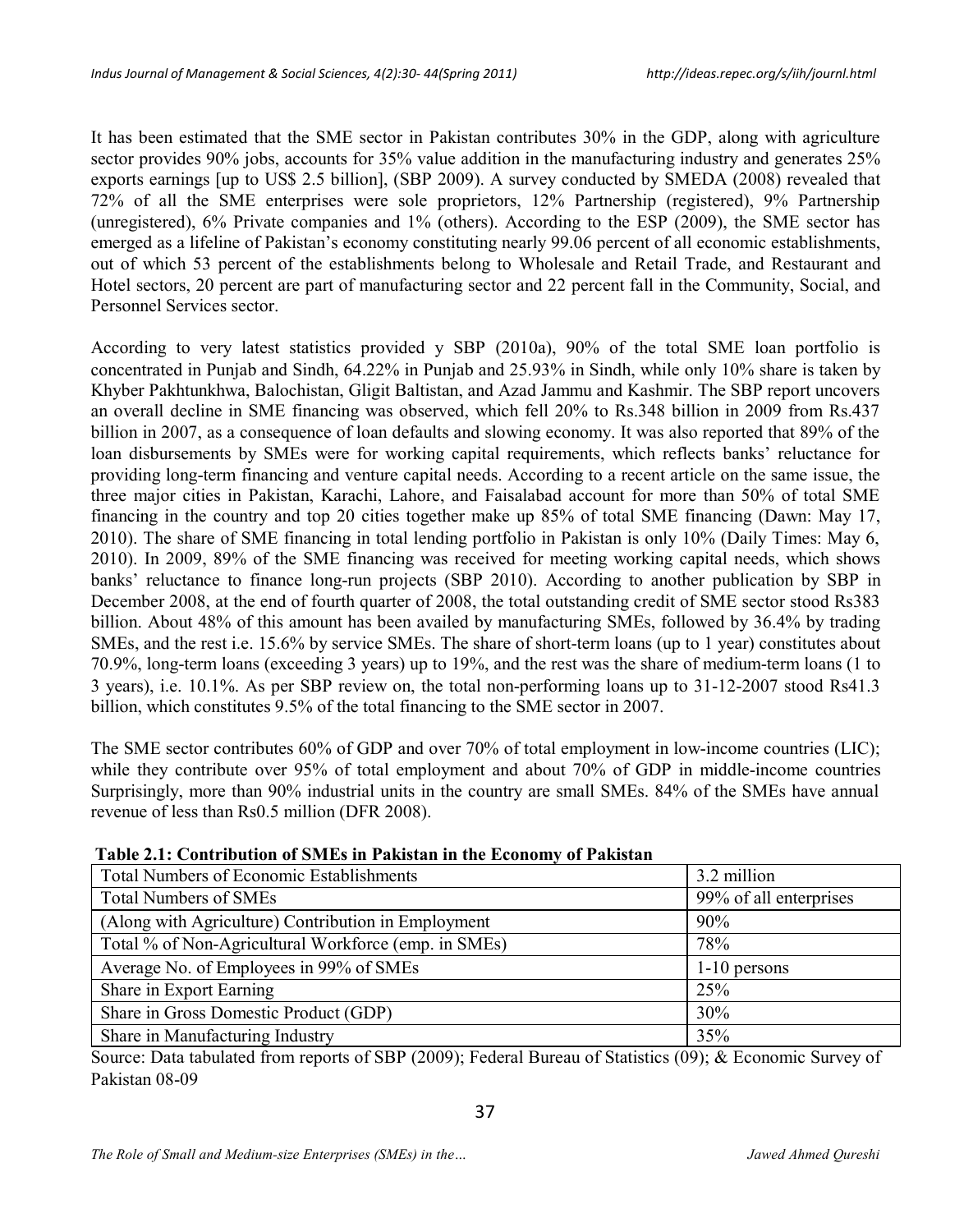|                  | <b>Sector</b>   | <b>Share in GDP</b> |
|------------------|-----------------|---------------------|
| Ι1.              | <b>Services</b> | 17%                 |
| $\overline{2}$ . | Manufacturing   | 30%                 |
| $\beta$          | Trade & Hotels  | 53%                 |

 **Table 2.2: Distribution of MSMEs by Sector, As % of GDP**

Source: ILO/SMEDA (2002)

#### **2.3 Problems Faced by SMEs in Pakistan**

SME sector in Pakistan has amazing potential of development but the key problems include various factors as depicted below:

Till late 90s, the focus of the government, banks, and financial institutions remained mainly on the corporate sector, particularly large-scale industries and manufacturing concerns. The greater concentration of facilitating and financing corporate sector resulted high rates of failures, owing to economic slumps, institutional malpractices, political motives, and damaging activities of labor unions in that sector left the formal lending institutes with huge infected portfolios (SME Bank 2009). A substantial portion of SME sector may not have the security required for collateral. Most of the SMEs appear deficient in accounting and financial information that hinders the effectiveness of financial statement-based lending and credit scoring. This leads to "SME finance gap" particularly in emerging economies (Newberry 2006). Another obstacle is lack of business plans/ viability report that is to assess the cash flows of business and expected return on investment. Since the viability, based approach provides general business development assistance (Kamanyi 2003). Other major causes are lack of accounting and other information; and insufficiently high levels of profitability, gearing, liquidity, and other performance criteria on the part of funding applicants (ISRP 08). Some other constraints in the swift growth of SMEs in Pakistan include shortage of skills, scarcity of capital goods, poor management, lack of data on the sector, resistance to change and marketing (SBP 2009). Another report highlights that one of the problems being faced by this sector is that it does not have access to formal sources of financing (their formal credit usage is around 12%). Interestingly enough, compared to the high default rate of 65% among large concerns, SMEs default rate is only 15% (Tanveer 2001).

According to a report by World Bank Pakistan (WB 2009), there is an enormous growth potential for financial services in Pakistan, especially in rural areas. Around one third of the population borrows, but only 3% use formal services to do so. The same report further adds that an incomplete legal and regulatory framework and non-SME-friendly products and procedures hamper increased SME lending. Indirect costs, legal fees, collateral registration, and documentation make bank lending expensive for small and medium enterprises (SMEs), (WB 2009). A similar report on SME sector in Canada highlights a situation, which seems common in Pakistan as well. A research report by International Monetary Fund (IMF) reveals that financing SMEs may be a challenge. Small loans do not always justify the overhead costs of financial institutions. Many SMEs are start-ups, with little or no credit history, and with few tangible assets to secure a loan. A large portion of SMEs offer untested ideas and innovative products whose commercial success is uncertain (IMO 2007).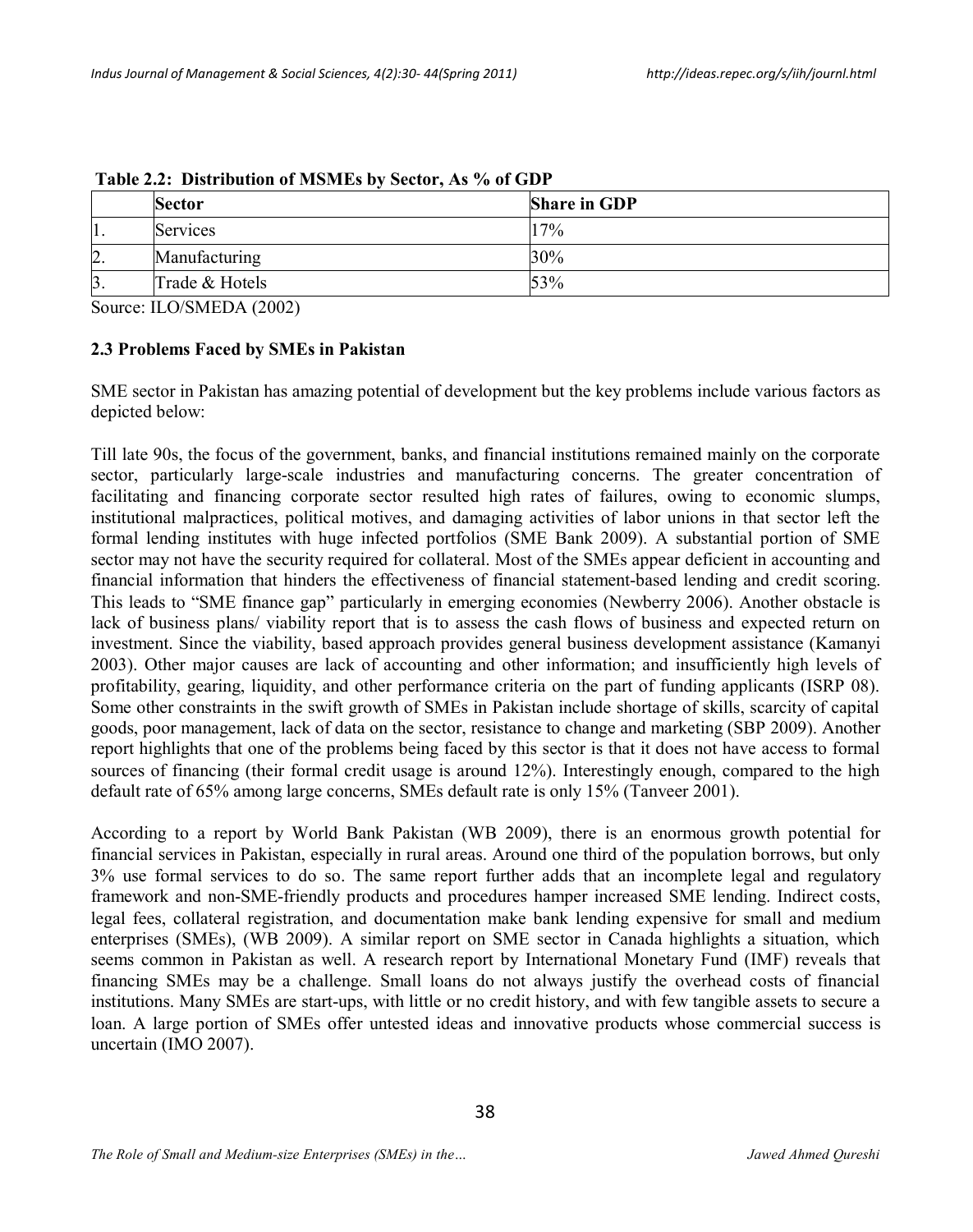A similar report on SME sector in China also highlights a situation, which seems a resembling to the Pakistani situation. A study by Asian Development Bank (ADB 2002) reveals that SME investments are difficult to evaluate, take time to mature, and difficult to liquidate. In China, major institutional investors (including pension funds and insurance companies) are not allowed to invest in private SMEs. The study makes insights on international best practices on SME financing and states that to encourage investment in SMEs, most countries have the programs that either increase potential return to investors, or reduce risk of loss (ADB 2002).

### **2.4 SME Policy**

*The SME Policy 2006* is the latest available policy also called as SME Policy 2007. It is designed by the Government of Pakistan, which has taken input from various government departments and sources. This was the 1st ever policy on SMEs in Pakistan that came into being with the aim to facilitate and promote SMEs across the country. Special attention was paid to build the overall capacity of SMEs including financial, technical, entrepreneurial, managerial, human resources, marketing, and exports capability. The SME Policy was developed as a result of the deliberations of the SME Task Force and its four Working Committees. The SME Policy formulation was a participatory process through executives from ministry of production, industries, and special incentives, ministry of commerce, SBP, SMEDA, and other public sector institutions were involved, while the private sector bodies included, chambers of commerce and industries, trade associations, public sector organizations, and more than 1000 SMEs were consulted across the country (MIp. 2010)

### **2.5 SMEs Promotion by Private Sector**

The concept of SMEs has been widely acknowledged and promoted by the private sector in Pakistan. On the front of the private sector in Pakistan, all the branches of chamber of commerce and industry and trade associations have formulated SME committees within their offices. The chairmen and members of such committees address, promote, and protect the interests of SMEs around the country. UNISAME (Union of Small and Medium Enterprises) is the specialized body of the private sector to deal with the issues of SMEs. On the academia side, business and commerce graduates are fully aware of the notion and significance of SMEs (wwwunisame). FPCCI has also set an SME standing committee to deal with the affairs of SMEs. The Committee regularly reviews and proposes the Government the policy recommendations about SMEs in a bid to promote and safeguard the interests of the SMEs (FPCCI 2010). The Committee has added input in the SME policy as well.

### **3. DATA ANALYSIS**

### **Table 3.1: Descriptive Statistics**

|                                   | N   | Mean   | Std. Deviation |
|-----------------------------------|-----|--------|----------------|
| SME financing                     | 500 | 3.7900 | .68964         |
| Financing constraints             | 500 | 3.4988 | .54813         |
| Functional/internal barriers      | 500 | 3.5500 | 1.22903        |
| Government incentives and support | 500 | 4.0700 | .82179         |

*The Role of Small and Medium-size Enterprises (SMEs) in the… Jawed Ahmed Qureshi*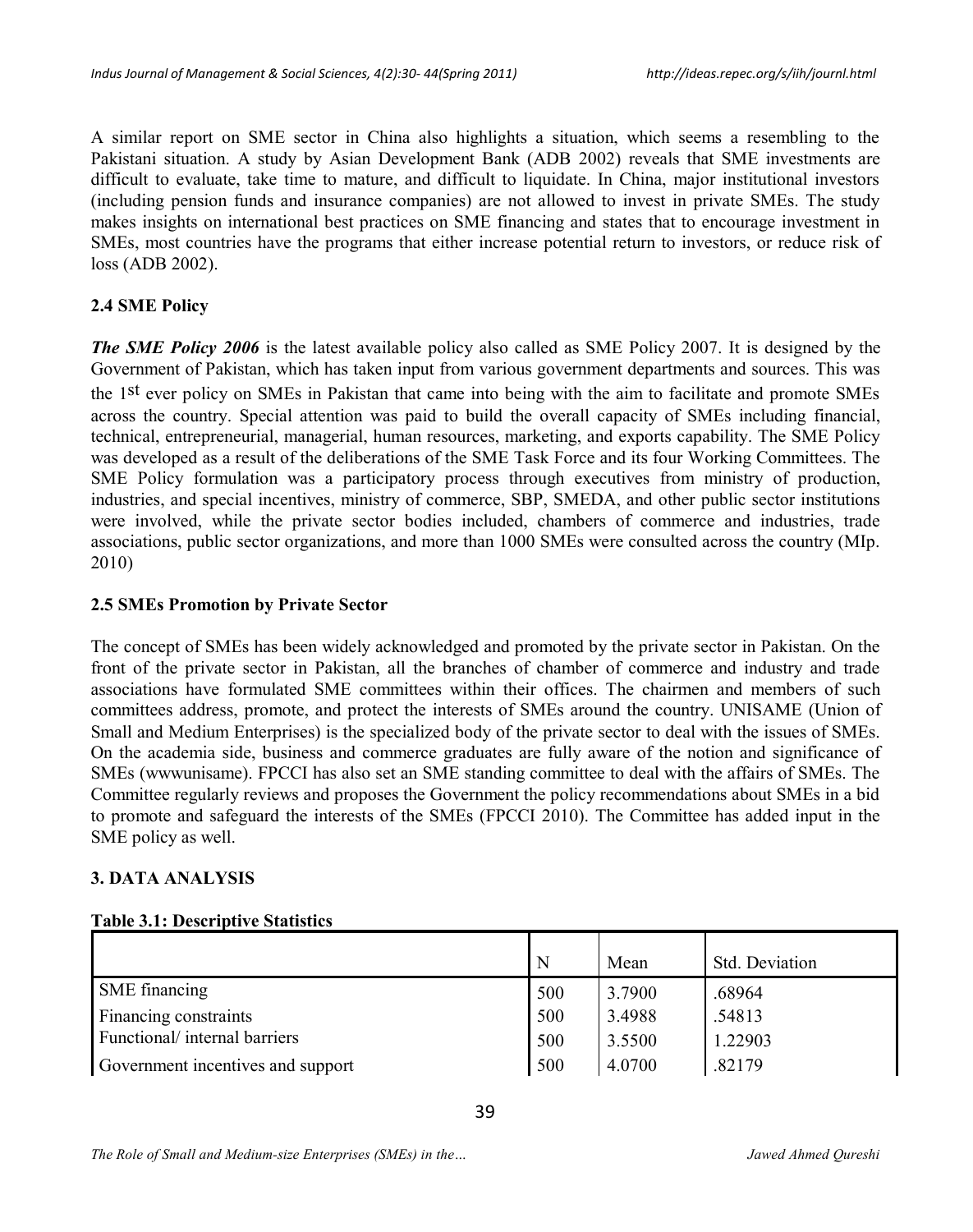| <b>SME's Growth and Development</b> | 500 | 4.3250 | 1.25699 |
|-------------------------------------|-----|--------|---------|
| Valid N (list wise)                 | 500 |        |         |

The *quantitative data analysis* has been undertaken through the software, SPSS (Statistical Package for Social Sciences) by using descriptive statistics, reliability test, and correlation techniques to test the model. The results are tabulated and elucidated hereunder:

According to respondents, opinions, the rating on independent variable SME Growth and Development was the highest with a mean of (4.32). The rating of Government Incentive and Support was second highest with a mean of (4.07), the rating of SME Financing was third highest with a mean of (3.79), the rating of Functional/ Internal Barriers was fourth highest with a mean of (3.55) and the rating of Financing Constraints was the lowest with a mean of (3.49).

The standard deviation of respondents' opinions on "Financing Constraints" was the least (0.54), as compared to the other dimensions. This indicates that there is the highest participation in SME Financing dimension. The standard deviation of respondents' opinion on SME Growth and Development was the highest (1.25), as compared to other dimensions. This indicates that there is the least involvement in SME Financing dimension.

|  | <b>Table 3.3: Correlations</b> |
|--|--------------------------------|
|  |                                |

|                                           |                                         | S<br>M<br>E<br>Financing | Financing<br>Constraints | Functional<br>/Internal<br><b>Barriers</b> | Government<br>Incentives<br>And<br>Support | SMEs' Growth And<br>Development |
|-------------------------------------------|-----------------------------------------|--------------------------|--------------------------|--------------------------------------------|--------------------------------------------|---------------------------------|
| <b>SME</b> Financing                      | Pearson<br>Correlation                  |                          | $.937$ <sup>**</sup> )   | $.929$ <sup>(**)</sup> )                   | $.966$ <sup>(**)</sup> )                   | $.931$ (**)                     |
|                                           | S.<br>$\mathbf{i}$<br>g<br>$(2-Tailed)$ |                          | .000                     | .000                                       | .000                                       | .000                            |
|                                           | N                                       | 500                      | 500                      | 500                                        | 500                                        | 500                             |
| Financing<br>Constraints                  | Pearson<br>Correlation                  | $.937$ <sup>(**)</sup> ) | 1                        | $.875$ <sup>**</sup> )                     | $.921$ (**)                                | $.903$ <sup>(**)</sup> )        |
|                                           | S<br>$\mathbf{i}$<br>g<br>$(2-Tailed)$  | .000                     |                          | .000                                       | .000                                       | .000                            |
|                                           | N                                       | 500                      | 500                      | 500                                        | 500                                        | 500                             |
| Functional<br>Internal<br><b>Barriers</b> | Pearson<br>Correlation                  | $.929$ <sup>(**)</sup> ) | $.875$ <sup>**</sup> )   | 1                                          | $.884$ <sup>(**)</sup> )                   | $.857$ <sup>**</sup> )          |
|                                           | S<br>g<br>$(2-Tailed)$                  | .000                     | .000                     |                                            | .000                                       | .000                            |

*The Role of Small and Medium-size Enterprises (SMEs) in the…*  $Jawed Ahmed Oureshi$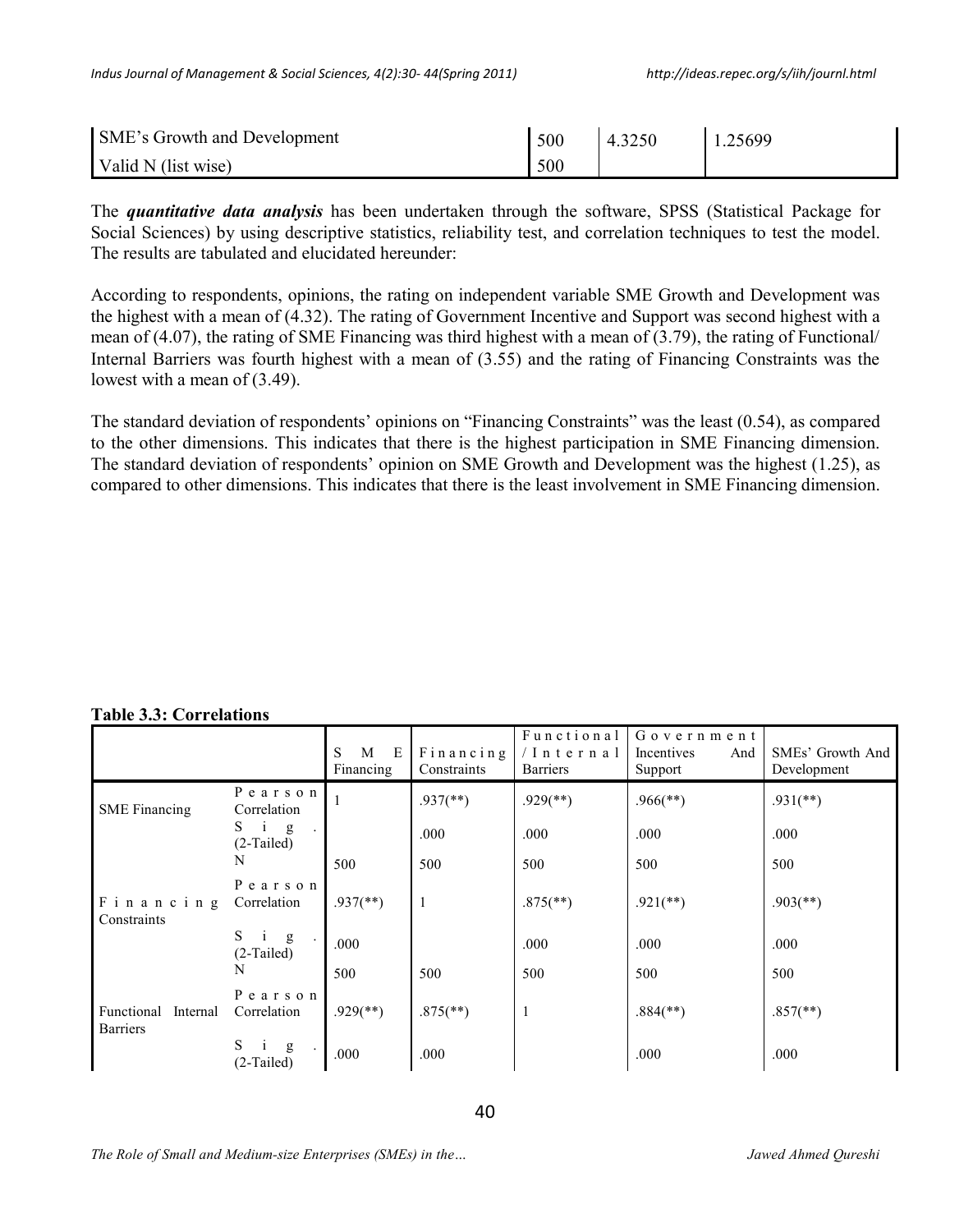|                                          | N                                      | 500                      | 500                      | 500                      | 500                      | 500         |
|------------------------------------------|----------------------------------------|--------------------------|--------------------------|--------------------------|--------------------------|-------------|
| Government<br>&<br>Incentives<br>Support | Pearson<br>Correlation                 | $.966$ <sup>(**)</sup> ) | $.921$ (**)              | $.884$ <sup>(**)</sup> ) | - 1                      | $.961$ (**) |
|                                          | S<br>$\mathbf{i}$<br>g<br>$(2-Tailed)$ | .000                     | .000                     | .000                     |                          | .000        |
|                                          | N                                      | 500                      | 500                      | 500                      | 500                      | 500         |
| SMEs' Growth And<br>Development          | Pearson<br>Correlation                 | $.931$ (**)              | $.903$ <sup>(**)</sup> ) | $.857$ <sup>**</sup> )   | $.961$ <sup>(**)</sup> ) | 1           |
|                                          | S<br>g<br>$(2-Tailed)$                 | .000                     | .000                     | .000                     | .000                     |             |
|                                          | N                                      | 500                      | 500                      | 500                      | 500                      | 500         |

\*\* correlation is significant at the **0.01** level (2-tailed).

The correlation values show that there is a positive correlation of SME Financing with Financing Constraints, Functional/ Internal Barriers, Government Incentives and Support and SME Growth and Development. The dependent variable "SME Financing" has the strongest correlation with Government Incentives and Support (0.966\*\*), then with Financing Constraints (0.937\*\*), with SMEs' Growth and Development (0.931\*\*) and with Functional/ Internal Barriers (0.929<sup>\*\*</sup>).

The results also accepted *the hypothesis* framed for the study and met its objectives, as delineated below:

 $H1<sup>1</sup>$ . High cost of financing proves detrimental for SMEs and overall socio-economic development. ACCEPTED

H12. Low cost financing increases the demand for borrowing for SMEs and profitability of banks and creditors. ACCEPTED

H1<sup>3</sup>. SME financing heavily depends on removal of financing constraints, functional/ internal barriers (of SMEs themselves), and government incentives and support. ACCEPTED

H14. The growth and development of SMEs is directly linked up with capacity building of SMEs and government incentives and support. ACCEPTED

*The research objectives* were also fulfilled with quantitative results, as delineated below:

To identify core constraints in access to finance by SMEs in Karachi and other pertinent obstacles in the growth and development of SMEs. Objective FULFILLED.

To identify the role of government incentives and support for the growth and development of SMEs and understand their significance. Objective FULFILLED.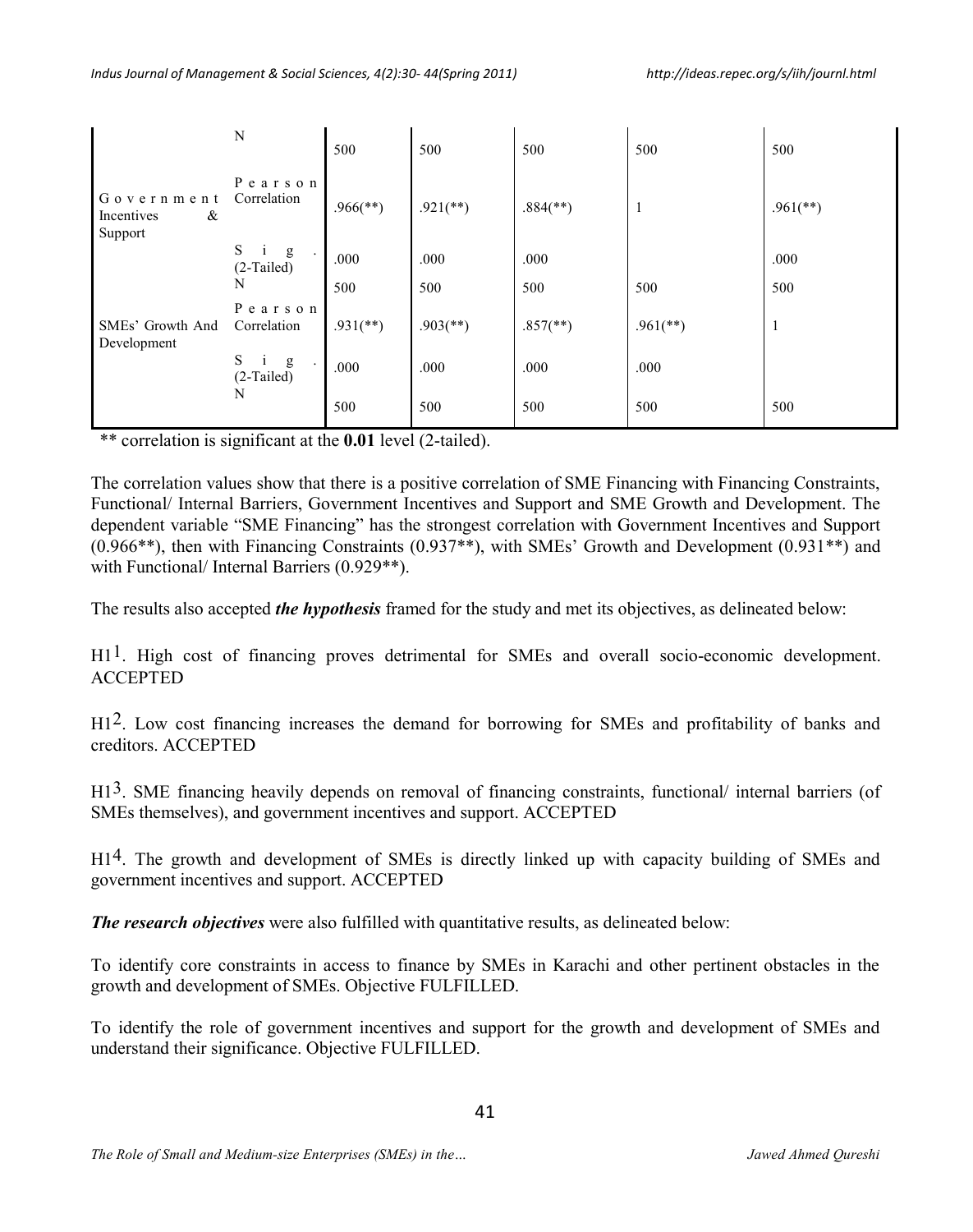*The findings of qualitative research* suggest that most people/SMEs borrow but they use informal channels. They invest from their savings and retain earnings or borrow from friends and family members. Most of them feel reluctant to borrow from banks and financial institutions because of stringent collateral requirements, lengthy and convoluted documentary process, heavy mark up, and to some extent malpractices at banks and financial institutions. Most of the SMEs borrow for purchasing inventory and to meet working capital needs because the lending institutes evade sanctioning loans for venture capital or project financing for start-up businesses. The preference of the lending institutes is the corporate or large-scale sector, as they swiftly grant credit to them at discounted mark up and indirectly, they have been using credit rationing. The contribution of SME financing to total loan portfolio in 2009 stood only 10%, which decreased about 6 plus percent from last year.

### **4. CONCLUSION AND RECOMMENDATIONS**

#### **4.1 Conclusion**

Formal financing is the biggest problem of SMEs because a substantial portion of SMEs does not have the security required for collateral. The loan processing time is very lengthy and cumbersome and the loan terms are not succinct and thoroughly understood by the borrower. The share of SME financing in total lending portfolio in Pakistan is only 10% (Daily Times 2010). In 2009, 89% of the SME financing was received for meeting working capital needs, which shows banks' reluctance to finance long-run projects (Dawn 2010). Due to insufficient funds and relatively small size of business, most SMEs even don't envisage of becoming the members of a stock exchange and issue shares of stock and bonds. There is an enormous growth potential for financial services in Pakistan, especially in rural areas. Around one third of the population borrows, but only 3% use formal services to do so. In addition, an incomplete legal and regulatory framework and non-SME-friendly products and procedures hamper increased SME lending. Indirect costs, legal fees, collateral registration, and documentation make bank lending expensive for small and medium enterprises (WB 2009). The unofficial sources report that the relations managers of various banks charge hanky panky amount, generally 3 to 5% of the loan amount against sanction of a loan, but it all depends on case to case basis. The mark up rate on financing at 12.5 % appears very high in the whole region. In addition, the banks also add a mark up spread from 2 or 3 to 6% on loans, which discourages the investment climate and the cost of doing business apparently becomes too high (SBP 2010). Islamic banking and stand-alone Islamic branches of conventional banks can make remarkable and stupendous growth provided their products offer interest free and profit and loss sharing financial solutions to enhance leverage to the SMEs.

Most of the SMEs appear deficient in accounting and financial information that hinders the effectiveness of financial statement-based lending and credit scoring. Another obstacle is lack of business plans/ viability report that is to assess the cash flows of business and expected return on investment. Other major causes are lack of accounting and other information; and insufficiently high levels of profitability, gearing, liquidity, and other performance criteria on the part of funding applicants. Some other constraints in the swift growth of SMEs in Pakistan include shortage of skills, scarcity of capital goods, poor management, lack of technology and data on the sector, resistance to change, and marketing.

### **4.2 Recommendations**

*Profit and loss sharing/ Islamic financing:* It presents the best solution for promotion of SMEs in Karachi and else where because the owner does not bear the complete risks of loss and work freely to enhance the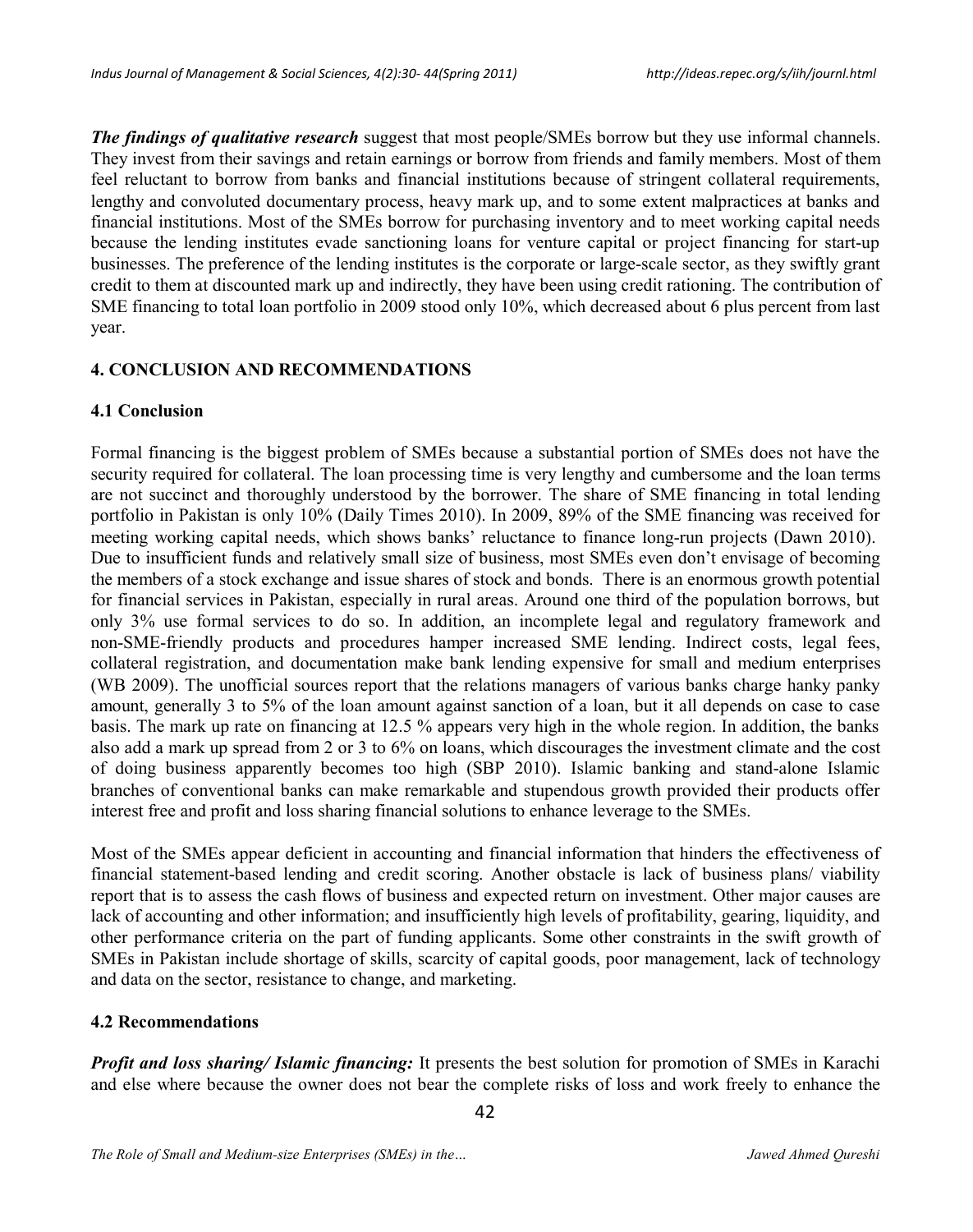business with the financial support of a friendly bank. *Collateral free lending:* It should be offered for running finance (to meet working capital needs) and project finance/ venture capital in a similar way. The prudential requirements of the State Bank of Pakistan also allow collateral free lending up to Rs3 million based on cash flows lending (SBP 2010). It should be offered to established businesses and a reasonable share of such loans should be passed for newly emerging businesses. *Using cash flows & market credibility against financing:* Using positive cash flows and company credibility or goodwill in the market need to be considered as tantamount to traditional requirement of collateral/ mortgaged property. This will be especially suitable for SMEs with track record of success. *Collateral free Sale-Purchase Agreement for inventory:* As vast majority of people/ SMEs borrow to buy inventory/ stock, so such schemes should be launched on priority basis. The insurance cover for the lenders will be to get the stock of borrower insured and with consent of the borrower, some sensible person(s) can be hired on contractual terms to assist the warehouse in charge of the borrower and monitor and report the bank on the continuous progress of sale and balance status of inventory. Such products might attract very high demand. *Collateral free lending against Trust warehouse receipt of tradable commodities:* This practice is common in India and various parts of the world; it should also be adopted in Pakistan. The risk of the lender is minimized through receiving fresh stock of easily tradable commodities like, rice, wheat, sugar, cotton, and the like. The private warehouses under an agreement with the lender can provide such facilities. Moreover, the commodities can be covered from the risk of theft, fire, burglary, etc through an agreement with an insurance company. *Collateral free leasing:* There should be no collateral requirement on leased products especially for financing machinery and equipments. The risk of the leasing companies can be covered through insurance of the leased products. Moreover, the leasing company can utilize other risk minimizing instruments to safeguard its interests. *Financing ready-made businesses:* Schemes like 'President Rozgar Scheme' and 'Mera Apna Karobar- NBP Karobar' offered by National Bank of Pakistan (NBP) in 2007, offer tailor-made solutions for generating self-employment. The products included utility store, mobile utility store, general store, rickshaws, public call offices (PCOs), and telecaster (tele-call centre) having great demand in the country. The mark up/ interest on loans is subsidized by Government of Pakistan, as the borrower only pays 6% mark up and the rest is borne by the Government (NBP 2010). NBP attracted huge customers and involved them in income-generating projects to earn their livelihood and enjoy the spirit of self-employment. Such schemes appear need of the hour and must be initiated by numerous banks and financial institutes at concessionary mark up/ interest rates. *Low/ subsidized mark up loans for targeted rural SMEs:* The new SMEs, SMEs of exporters, women, and in particular of unfortunate and marginalized communities located in rural areas should be given subsidized mark up rates by State Bank of Pakistan and National Bank of Pakistan (NBP). In a similar manner, NBP's scheme, Apna Karobar is subsidized (NBP 2010). *Establishing institutes for entrepreneurship training, capacity building, and loaning to SMEs: In collaboration with SMEDA, banks and lending institutes,* specialized institutions need to be opened to train and develop entrepreneurs and SMEs. The potential entrepreneurs and SMEs should be groomed to develop business management skills, engage in business and self-employment opportunities, enabling them to identify potential projects, design new products, conduct brief viability studies (or cost/benefit analysis), and eventually, they should be offered loans to resume their own businesses. It all requires commitment, mutual trust, capacity building, and continuous coordination among all stakeholders inclusive of entrepreneurs, SMEs, SMEDA, banks and lending institutes, and *institutes for entrepreneurship training, capacity building , and loaning.*

#### **REFERENCES**

ADB. 2002. *SME Financing: International Best Practices*. Appendix-Y, May 2002 Forum. http://www.adb.org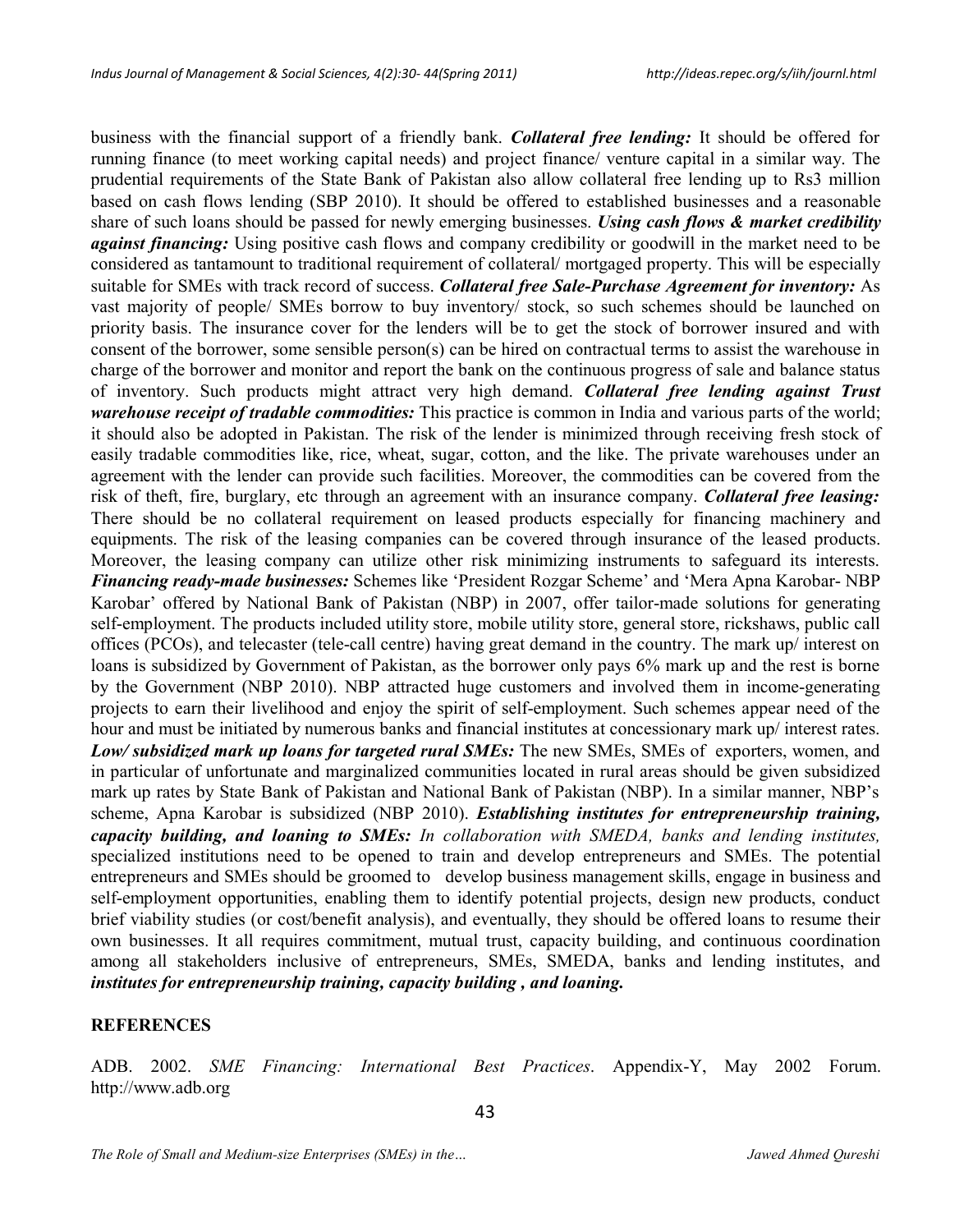Bari, Faisal, Ali Cheema and Ehsan-ul-Haq. 2005. SME Development in Pakistan: Analyzing Constraints to Growth. *Asian Development Bank (ADB), Working Paper 3.*

Berger, A. and G. Udell. 2005. *A More Complete Conceptual Framework for SME Finance*. http://ideas.repec.org/p/wbk/wbrwps/3795.html

Daily Times. 2010. Daily Times, May 6, 2010. www.dailytimes.com.pk

Dawn. 2010. Monday, May 17, 2010. www.dawn.com

Federal Bureau of Statistics. 2009. www.statpak.gov.pk/depts/index.html

DFR. 2008. *Development Finance Review*. www.sbo.org.pk

FPCCI.2010. *Federation of Pakistan Chambers of Commerce and Industry (FPCCI).* www.fpcci.com.pk

ESO. 2009*. Economic Survey of Pakistan 2008-09.* Government of Pakistan.

ISRP. 2008. *The Business Finance Market: A Survey,* 3rd.-Revised Edition*.* Manchester, UK: Industrial Systems Research Publications.

ILO/SMEDA. 2002. Creating a Conducive Policy Environment for Micro, Small & Medium-Sized Enterprises in Pakistan. *SEED Working , Paper No. 29*. Geneva.

IMO. 2007. *SME Financing, SME Sector in Canada.* International Monetary Organization. http://www.imf.org

Kamanyi, Judy. 2003. *Poverty Reduction Strategy Paper, Development Assitance, Gender and Enterprise DevelopmentImpactAssessment: The Case of Ugand*a. http://www.enterprise-impact.org.uk/pdf/kamanyi.pdf. Retrieved 2007-06-28.

MIP. 2010. *Export Financing Schemes.* Engineering Development Board, Ministry of Industries and Production., Government of Pakistan. www.engineeringpakistan.com

Mirza, Ibrar. 2006. 40 Richest Families in Pakistan. *Paktribune. 16th No*v. http://www.paktribune.com/pforums/posts.php? t=2801&start=1

NBP. 2010. *Karo Karobar.* National Bank of Pakistan.www.nbp.com.pk

Newberry, Derek. 2006. *The Role of Small and Medium-Sized Enterprises in the Futures of Emerging Economies.* http://earthtrends.wri.org/features/view feature.php?theme=5&fid=69. Retrieved 2008-05-19.

OECD. 2006. Financing SMEs and Entrepreneurs. Policy Brief. November, http://www.oecd.org/dataoecd/53/27/37704120.pdf